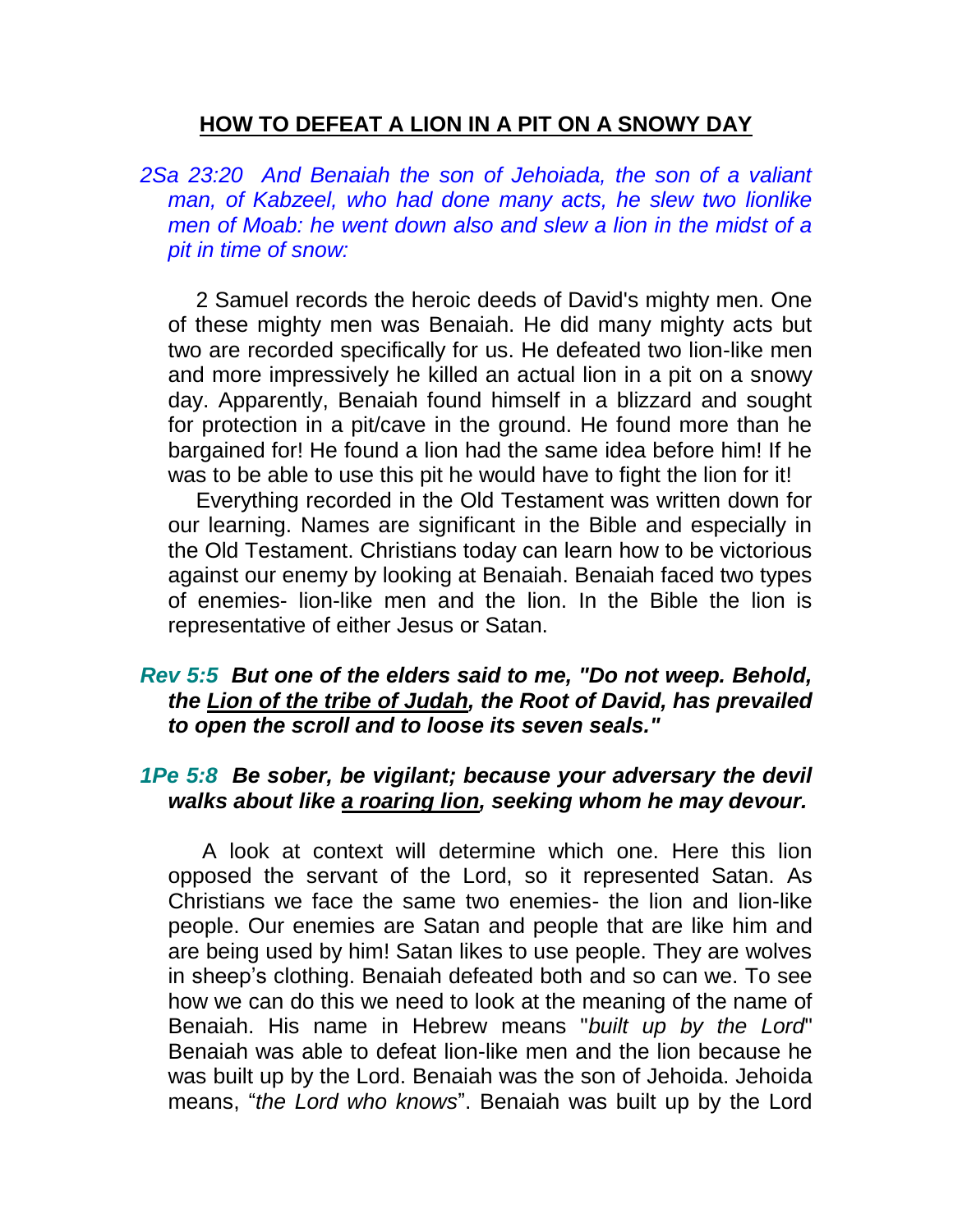who knows! Benaiah was from a town called Kabzeel. Kabzeel means, "*a congregation*". In typology we see Benaiah represents a member of the body of Christ and who is being built up by his all knowing Lord. Not all members of the body of Christ walk in victory and do mighty things in God. Only the ones who are built up by the Lord who knows all can do might deeds and walk in victory. How can we be built up by the Lord who knows all and defeat our enemies?

# *1Co 14:4 He who speaks in a tongue builds himself up, but he who prophesies builds up the church.*

### *Jud 1:20 But you, beloved, building yourselves up on your most holy faith, praying in the Holy Spirit,*

We see here in the New Testament that God has given us a gift by which we can be built up by Him. He gave us grace prayer. Grace prayer is prayer given by God for us to pray. When we are baptized in the Holy Spirit we are given a supernatural prayer language in a language that we do not know or have not learned. This language is utterances given by the Holy Spirit. [Acts 2:4] This is also righteous prayer. When you pray in the Spirit you pray according to the perfect will of God.

- *Rom 8:26 And the Holy Spirit helps us in our weakness. For example, we don't know what God wants us to pray for. But the Holy Spirit prays for us with groanings that cannot be expressed in [articulate] words.*
- *Rom 8:27 And the Father who knows all hearts knows what the Spirit is saying, for the Spirit pleads for us believers in harmony with God's own will.*

The Holy Spirit has been sent to help us. He is called the Helper. He helps us against our weakness. In this verse we see our major weakness when it comes to prayer. It is the fact that we do not **know** what we need to know! Grace prayer/righteous prayer was given by your all knowing God so that you could pray out His will and find victory against your enemies. You can only be victorious over the enemy and over those who he uses by being built up by your all knowing God! Most Christians who have been baptized in the Spirit